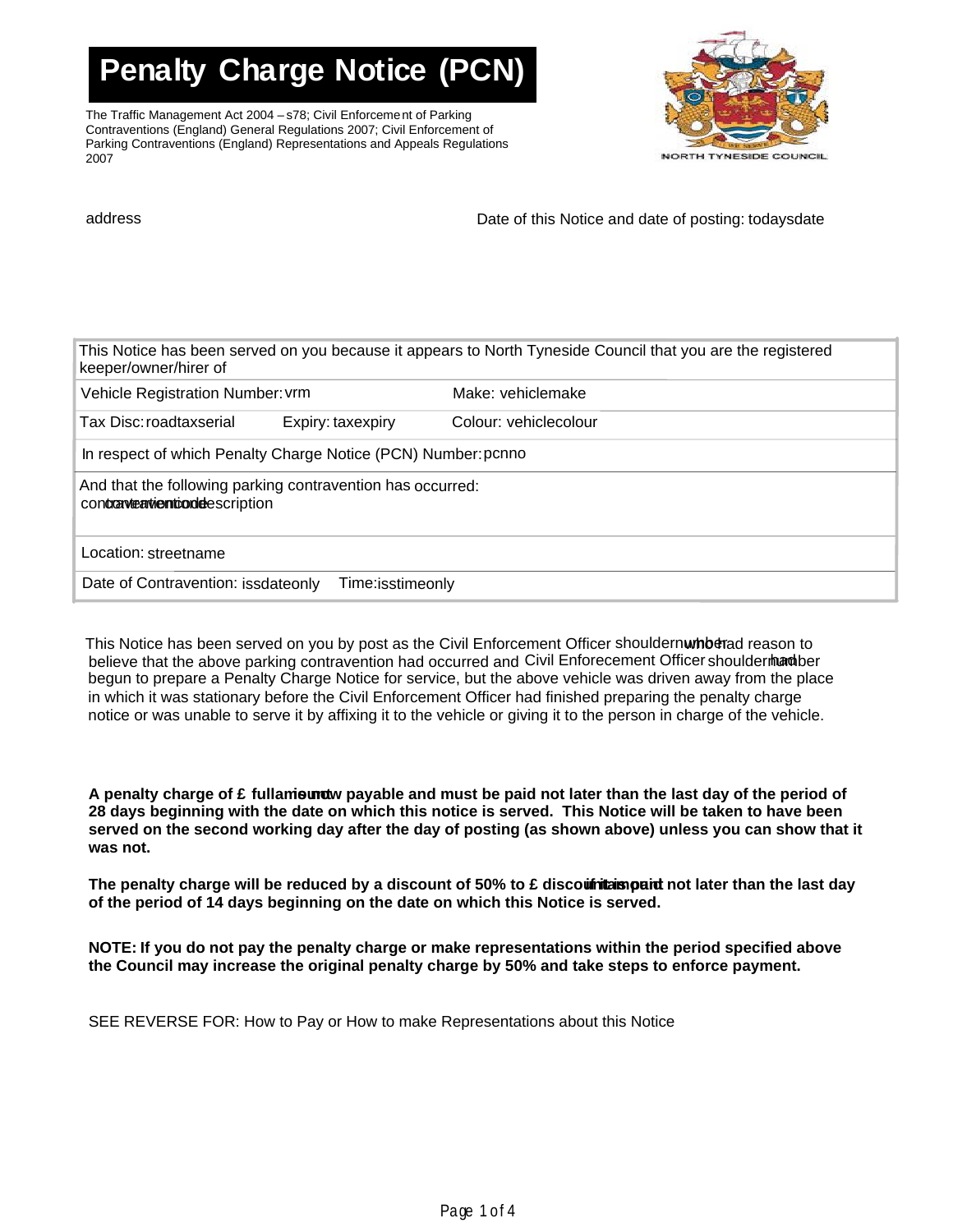## **HOW TO PAY**

**BY POST** - Payment may be made by crossed cheque or postal order made payable to North Tyneside Council. Write the Penalty Charge number and your address on the reverse of the cheque/postal order. Please allow 2 working days for 1st class post and 5 for 2nd class.

Send your payment to **Team Revenue, North Tyneside Council, PO Box 694, North Shields, Tyne and Wear, NE27 9AF.** 

**BY TELEPHONE** - Credit or debit card payments can be made by telephone on 0845 200 0107 quoting the Penalty Charge Notice reference number and your card details.

**IN PERSON** - Payment may be made in person with cash, cheque, credit or debit card at the following Customer Service Offices:-

| York Road, Whitley Bay<br>5 - 7 Segedunum Way, Wallsend | Opening times of these offices are:-<br>8.45 a.m. to 4.30 p.m. Monday, Tuesday, Thursday<br>8.45 a.m. to 1.00 p.m. Wednesday<br>8.45 a.m. to 4.00 p.m. Friday |
|---------------------------------------------------------|---------------------------------------------------------------------------------------------------------------------------------------------------------------|
| Northumberland Square, North Shields                    | 8.45a.m. to 4.30p.m. Monday to Friday                                                                                                                         |

**ONLINE -** Payment can be made online at www.northtyneside.gov.uk using your Debit/Credit card

### **HOW TO MAKE REPRESENTATIONS**

If you believe that the penalty charge should not be paid you may make representations in writing to Parking Control, Development, Strategy and Planning, North Tyneside Council, Town Hall, Wallsend, NE28 7RR. You may use this form to make your Representation. **Please quote the PCN Number, the vehicle registration and your address in all contacts.** 

Representations which are made after the end of the 28 day period specified on the first page of this Penalty Charge Notice may be disregarded. This Notice will be taken to have been served on the second working day after the day of posting unless you can show that it was not. For more information on this, please turn to the last page of this Notice. If you submit your representations late, you should explain why.

The statutory grounds on which representations may be made are set out on page 3 of this document together with an indication of the information, which you should supply in support of your representations. It is important to provide all relevant information. Tick the relevant boxes and write your reasons in the box on the following page. This Notice **will** be cancelled if one or more of the specified grounds is established. This Notice **may** be cancelled for other compelling reasons even if none of the specified grounds apply. If the Notice is cancelled any sums already paid will be refunded.

If your representations are received in time or are received late but are taken into account, North Tyneside Council will let you know its decision in writing not later than the last day of the period of 56 days beginning with the date on which your representation was served on it. If it fails to do so, this Notice will be cancelled and any sums already paid will be refunded. If your representations are rejected, you have the right to appeal against that decision to an independent Adjudicator. An appeal form will be sent with the letter rejecting your representations. The form will explain how and when to appeal to the adjudicator.

North Tyneside Council's policyabout late representations and/or representations not covered by the statutory grounds can be found on www.northtyneside.gov.uk.

Further information about Civil Parking Enforcement (including PCNs and NtOs) is available online at www.northtyneside.gov.uk.

[Please turn to Page 3]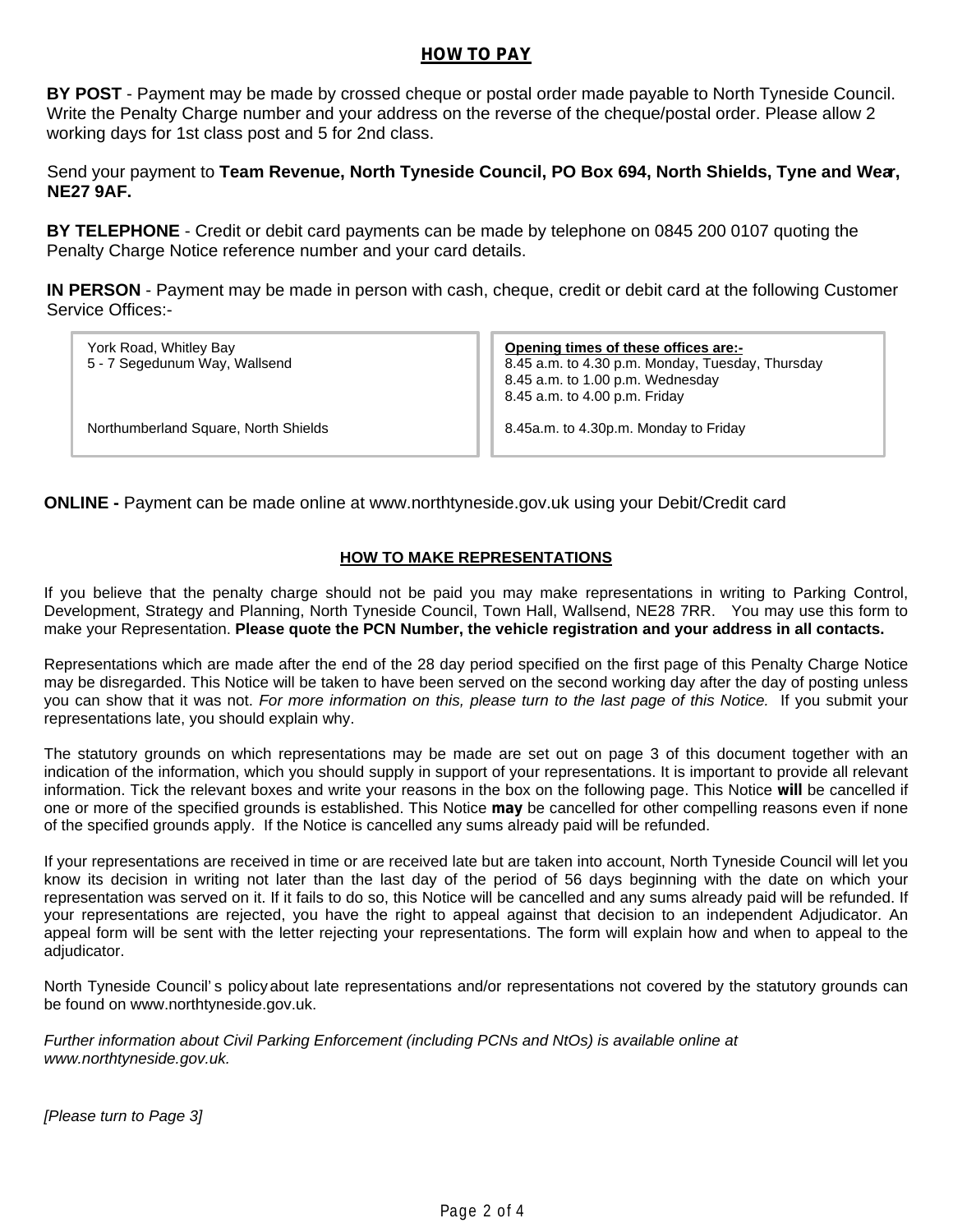# **THE SPECIFIED GROUNDS (Tick the relevant box and write your reasons in the box overleaf)**

- **The alleged contravention did not occur.**  (Please explain why you believe no contravention took place)
- **I was never the owner of the vehicle in question/ or**
- **I had ceased to be its owner before the date on which the alleged contravention occurred/ or**
- **I became its owner after the date on which the alleged contravention occurred.**  (If you bought or sold the vehicle, you **must** give the new or former owner's name and address if you have it. Please also provide the date of the transaction and any other details, and include copies of any documents such as an invoice or bill of sale)
- **The vehicle had been permitted to remain at rest in the place in question by a person who was in control of the vehicle without the consent of the owner.**  (Tick this box if your vehicle was stolen or taken without your consent. Please provide any supporting information that you may have e.g. any crime reference or insurance claim reference).
- **We are a vehicle-hire firm and the vehicle was on hire under a hiring agreement and the hirer had signed a statement acknowledging liability for any PCN issued during the hiring period.**

(The hiring agreement must be one which qualifies by containing prescribed particulars. You **must** supply the name and address of the hirer. Please also supply a copy of the signed agreement)

- **The penalty charge exceeded the amount applicable in the circumstances of the case.**  (Tick this box if you think you are being asked to pay more than is required by law and explain why.)
- **There has been a procedural impropriety by the enforcement authority.** (Tick this box if you believe that the North Tyneside Council has failed to comply with any requirement imposed by the Traffic Management Act 2004, by the Civil Enforcement of Parking Contraventions (England) Representations and Appeals Regulations 2007 or by the Civil Enforcement of Parking Contraventions (England) General Regulations 2007 Regulations. Please set out the statutory requirement, time limit or other procedural step with which you believe that the Council has failed to comply.)

**The Order which is alleged to have been contravened in relation to the vehicle concerned is invalid.** 

*(Please explain why you believe that the Order in question is invalid. Please note that this ground will not apply in respect of a provision in an Order to which Part VI of Schedule 9 to the Road Traffic Regulation Act 1984 applies.)* 

# **OTHER GROUNDS**

**If there are any other reasons why you consider the Council should cancel the penalty charge notice and refund any sum already paid please tick this box and set out those reasons in full in the box on the following page.** 

[Please turn to Page 4]